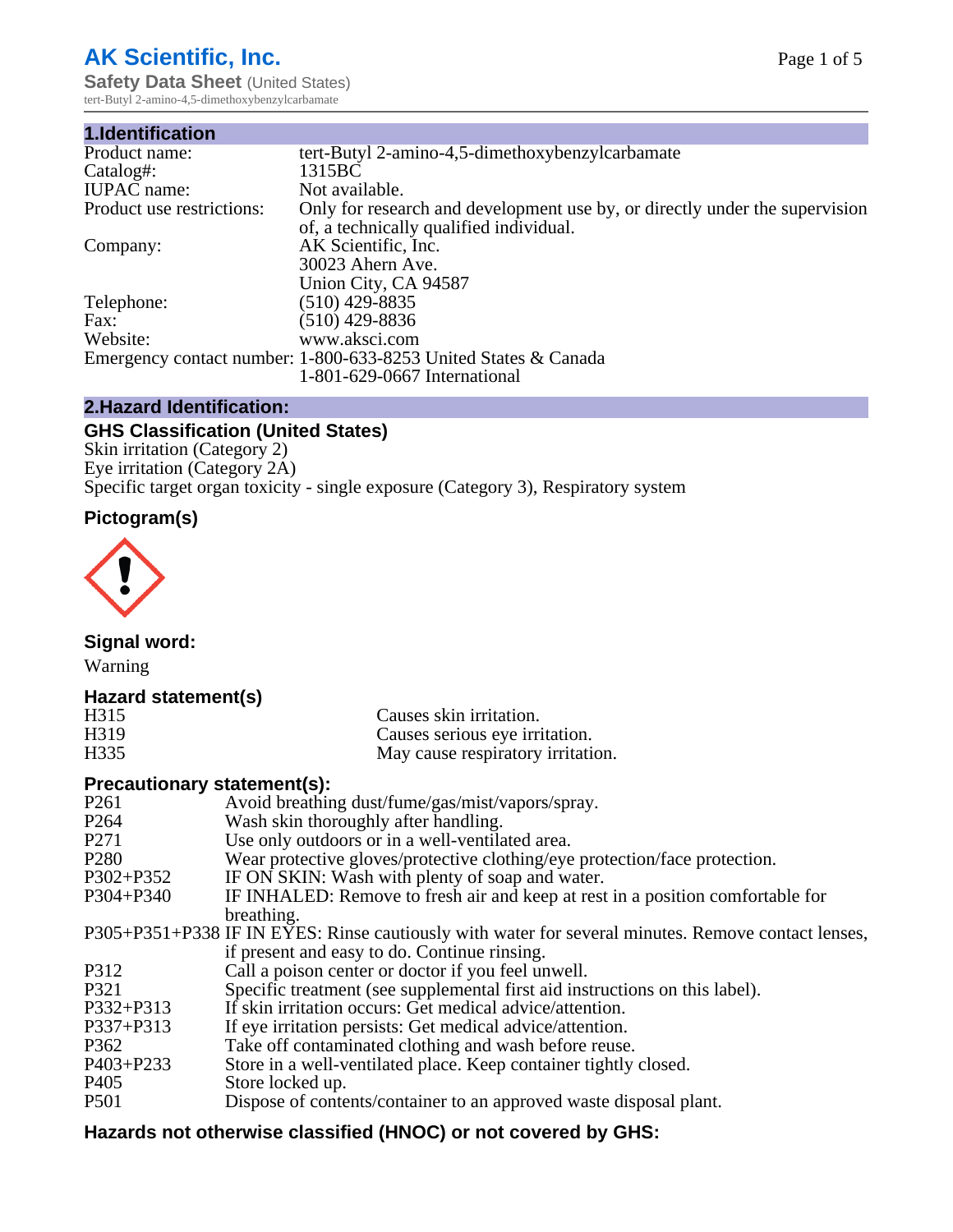#### None

#### **3.Composition/Information on Ingredients**

Purity:<br>EC:

Synonyms: Not available. CAS#:<br>Purity: 95% 95% Not available.

## **4. First Aid Measures**

**General Information:** Immediately remove any clothing contaminated by the product. Move out of dangerous area. Consult a physician and show this safety data sheet.

**Inhalation:** Move person to fresh air. If not breathing, give artificial respiration. If breathing is difficult, give oxygen. Obtain medical aid.

**Skin contact:** Immediately flush skin with running water for at least 15 minutes while removing contaminated clothing and shoes. Wash clothing before reuse. Obtain medical aid immediately. **Eye contact:** Immediately flush open eyes with running water for at least 15 minutes. Obtain medical aid immediately.

**Ingestion:** Do NOT induce vomiting without medical advice. Rinse mouth with water. Never administer anything by mouth to an unconscious person. Obtain medical aid immediately.

**Most important symptoms and effects, both acute and delayed:** No further information available. Please see sections 2 and 11.

**Indication of any immediate medical attention and special treatment needed:** No further information available.

### **5. Fire Fighting Measures**

**Suitable extinguishing media:** Use water spray, dry chemical, carbon dioxide, or chemical foam. **Specific hazards arising from the chemical:** Carbon oxides, Nitrogen oxides.

**Advice for firefighters:** As in any fire, wear a NIOSH-approved or equivalent, pressure-demand, self-contained breathing apparatus and full protective gear. During a fire, irritating and highly toxic gases may be generated by thermal decomposition or combustion.

### **6. Accidental Release Measures**

**Personal precautions, protective equipment and emergency procedures:** Wear protective equipment and keep unprotected personnel away. Ensure adequate ventilation. Remove all sources of ignition. Prevent further leak or spill if safe to do so. For personal protective equipment, please refer to section 8.

**Environmental precautions:** Do not let product enter drains, other waterways, or soil.

**Methods and materials for containment and cleaning up:** Prevent further leak or spill if safe to do so. Vacuum, sweep up, or absorb with inert material and place into a suitable disposal container. Consult local regulations for disposal. See section 13 for further disposal information.

### **7. Handling and Storage**

**Precautions for safe handling:** Avoid contact with skin, eyes, and personal clothing. Wash hands thoroughly after handling. Avoid breathing fumes. Use only with adequate ventilation. Wear suitable protective clothing, gloves, and eye/face protection. Keep away from sources of ignition. Minimize dust generation and accumulation. Keep container tightly closed. Open and handle container with care. Do not eat, drink, or smoke while handling.

**Conditions for safe storage, including any incompatibilities:** Store in a tightly-closed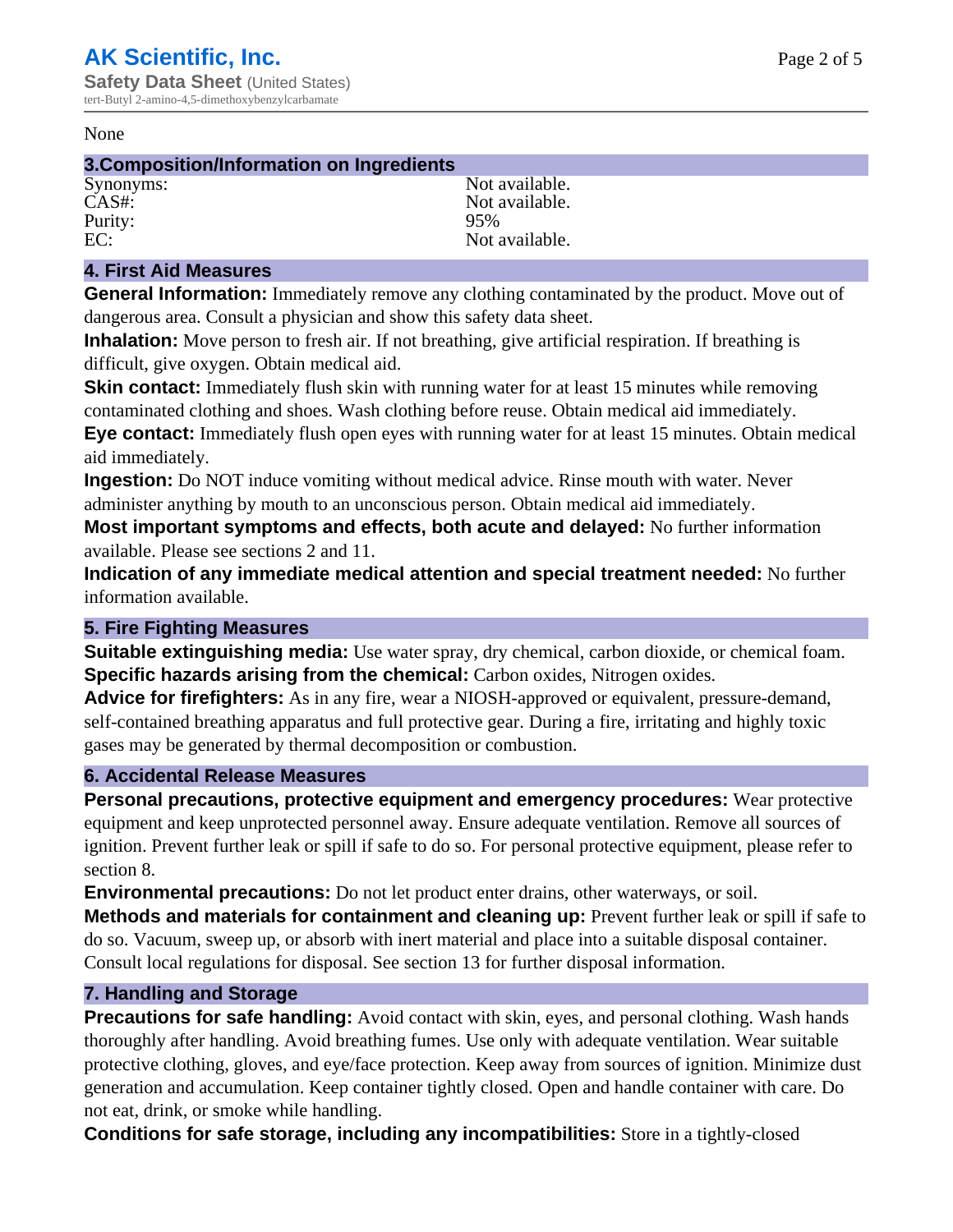container when not in use. Store in a cool, dry, well-ventilated area away from incompatible substances. Keep away from sources of ignition. ,Store long-term in a cool, dry place.

#### **8. Exposure Controls/Personal Protection**

#### **Exposure limits:**

| OSHA PEL:  | Not available. |
|------------|----------------|
| NIOSH REL: | Not available. |
| ACGIH TLV: | Not available. |

**Appropriate engineering controls:** Avoid contact with skin, eyes, and clothing. Wash hands before breaks and immediately after handling the product. Facilities storing or utilizing this material should be equipped with an eyewash fountain. Use adequate general and local exhaust ventilation to keep airborne concentrations low.

| Not Available. |
|----------------|
| Not Available. |
| Not Available. |
| Not Available. |
|                |

## **9. Physical and Chemical Properties**

| Physical State:                   | Not available.        |
|-----------------------------------|-----------------------|
| Molecular Formula:                | C14H22N2O4            |
| Molecular Weight:                 | 282.34                |
| Odor:                             | Not available.        |
| pH:                               | Not available.        |
| <b>Boiling Point Range:</b>       | Not available.        |
| Freezing/Melting Point:           | Not available.        |
| <b>Flash Point:</b>               | Not available.        |
| <b>Evaporation Rate:</b>          | Not available.        |
| Flammability(solid,gas):          | Please see section 2. |
| <b>Explosive limits:</b>          | Not available.        |
| Vapor Pressure:                   | Not available.        |
| Vapor Density:                    | Not available.        |
| Solubility:                       | Not available.        |
| <b>Relative Density:</b>          | Not available.        |
| Refractive Index:                 | Not available.        |
| Volatility:                       | Not available.        |
| <b>Auto-ignition Temperature:</b> | Not available.        |
| Decomposition Temperature:        | Not available.        |
| <b>Partition Coefficient:</b>     | Not available.        |
|                                   |                       |

#### **10. Stability and Reactivity**

Reactivity: Not available.<br>
Chemical stability: Stable under re Possibility of hazardous reactions: Conditions to avoid: Dust generation. Incompatible materials: Strong oxidizing agents.<br>
Hazardous decomposition products: Carbon oxides, Nitrogen oxides. Hazardous decomposition products:

## **11. Toxicological Information**

RTECS# Not available. Acute toxicity: Not available.<br>
Routes of exposure: This is a multiple in the link of exposure in the link of the link of exposure. Symptoms related to the physical,chemical and toxicological characteristics:

Stable under recommended temperatures and pressures.<br>Not available.

Inhalation,eye contact,skin contact,ingestion. Skin contact may result in inflammation characterized by itching, scaling, reddening,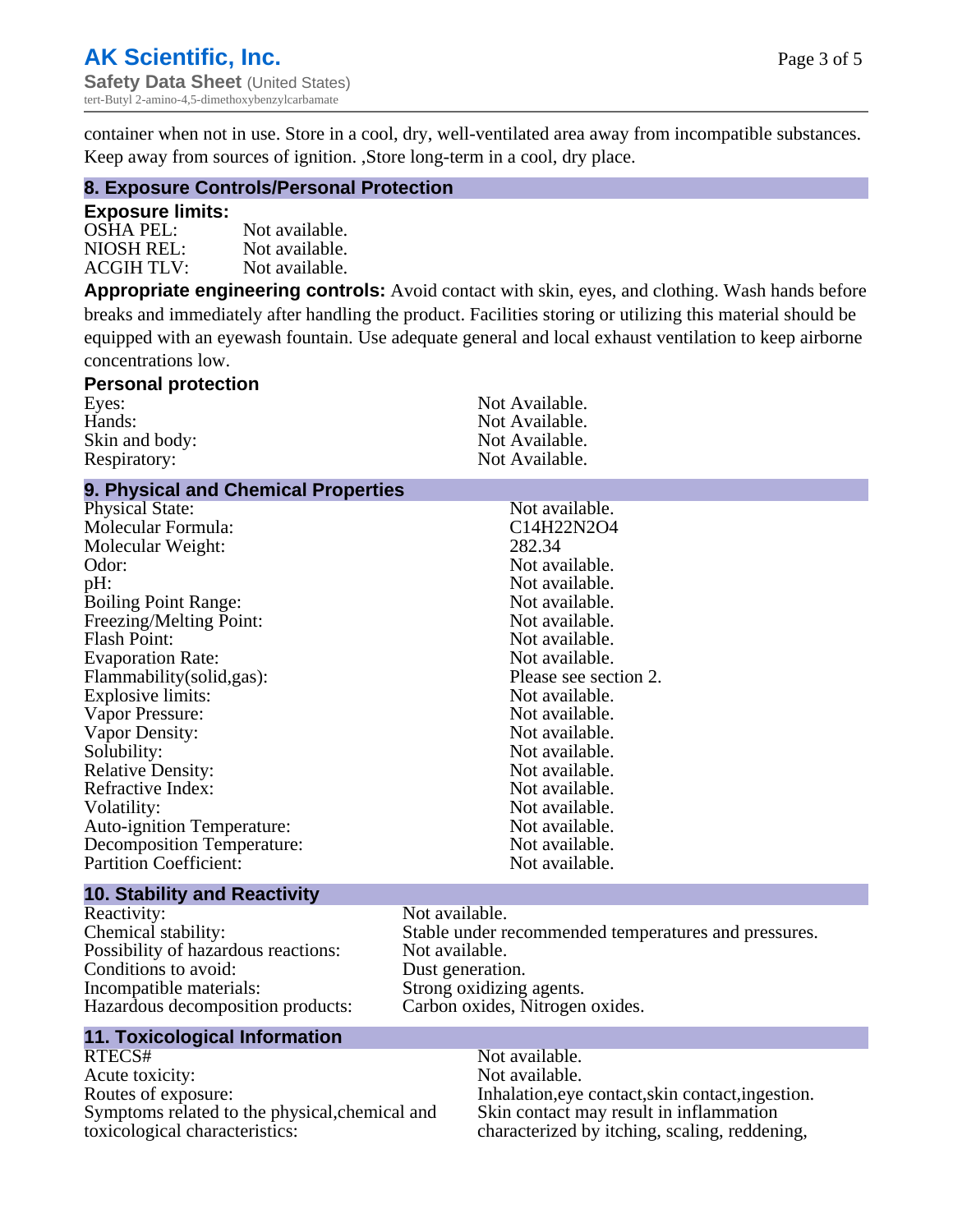- blistering, pain or dryness. Eye contact may result in redness, pain or severe eye damage. Inhalation may cause irritation of the lungs and respiratory system. Overexposure may result in serious illness or death.

#### **Carcinogenicity**

| IARC: | Not classified.                                                                                       |
|-------|-------------------------------------------------------------------------------------------------------|
| NTP:  | Not listed.                                                                                           |
| OSHA: | Not Available                                                                                         |
|       | Acute toxic effects: Inflammation of the eye is characterized by redness, watering, and itching. Skin |
|       | inflammation is characterized by itching, scaling, reddening, or, occasionally,                       |
|       | blistering.                                                                                           |

| <b>12. Ecological Information</b>                                                                                                                                                                                        |                                                           |                                                                                                                        |  |
|--------------------------------------------------------------------------------------------------------------------------------------------------------------------------------------------------------------------------|-----------------------------------------------------------|------------------------------------------------------------------------------------------------------------------------|--|
| Ecotoxicity:<br>Persistence and degradability:<br>Bioaccumulative potential:<br>Mobility in soil:<br>Other adverse effects:                                                                                              |                                                           | Not available.<br>Not available.<br>Not available.<br>Not available.<br>Not available.                                 |  |
| <b>13. Disposal Considerations</b>                                                                                                                                                                                       |                                                           |                                                                                                                        |  |
| Disposal of waste:<br>Disposal of packaging:                                                                                                                                                                             |                                                           | Not listed<br>Not listed                                                                                               |  |
| <b>14. Transportation Information</b>                                                                                                                                                                                    |                                                           |                                                                                                                        |  |
| <b>DOT (United States)</b><br>UN number:<br>Proper shipping name:<br>Transport hazard class:<br>Packing group:<br><b>IATA</b><br><b>UN Number:</b><br>Proper shipping name:<br>Transport hazard class:<br>Packing group: | Not DG                                                    | Not hazmat<br>Not available.<br>Not available.<br>Not available.<br>Not available.<br>Not available.<br>Not available. |  |
| <b>15. Regulatory Information</b>                                                                                                                                                                                        |                                                           |                                                                                                                        |  |
| <b>TSCA (United States)</b><br>Not Available.                                                                                                                                                                            |                                                           |                                                                                                                        |  |
| California Proposition 65:<br><b>NFPA Rating:</b>                                                                                                                                                                        | Not Available<br>Health:<br>Flammability:<br>Instability: | Not available.<br>Not available.<br>Not available.                                                                     |  |

## **16. Additional Information**

Revision Date: 12/30/2021 Printed Date: 12/30/2021

*The information above is believed to be accurate and represents the best information currently available to us. However, we make no warranty of merchantability or any other warranty, express or implied, with respect to such information, and we assume no liability resulting from its use. Users should make their*